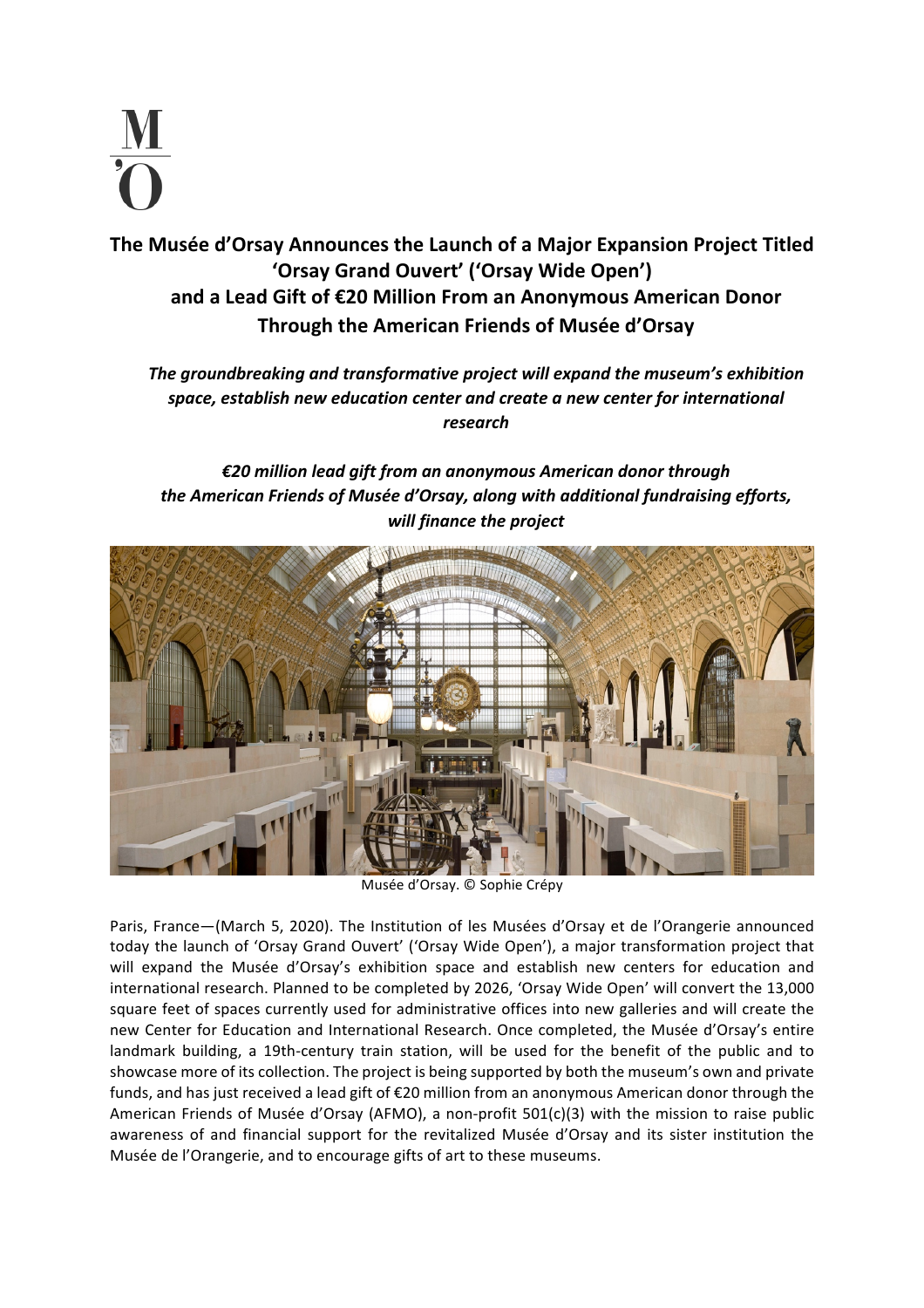Laurence des Cars, President of les Musées d'Orsay et de l'Orangerie, said, "We are thrilled to announce the launch of this ambitious project, thanks, in part, to the generous  $\epsilon$ 20 million gift from an anonymous American donor made through the American Friends of Musée d'Orsay (AFMO). 'Orsay Wide Open' will allow us to achieve a core objective of the museum: to offer visitors a comfortable experience in spacious galleries and with educational resources that enrich their understanding of our collection and the history of art and culture. We look forward to the new possibilities the expansion will bring to the museum and to welcoming and sparking a deeper connection with our visitors."

The Musée d'Orsay's collection has grown significantly in recent years, as a result of an ambitious acquisition policy, as well as through major gifts, including the recent landmark donation by the American couple Marlene Hays and the late Spencer Hays, longtime patrons of American Friends of Musée d'Orsay. The Hays contributed nearly 300 French artworks from the second half of the 19th century and the early 20th century, including works by Pierre Bonnard, Henri Matisse, Amedeo Modigliani and Édouard Vuillard, in 2016 and 2019. As the museum's collection has grown, so has its attendance, reaching a record of 3.6 million visitors in 2019. 'Orsay Wide Open' marks a new chapter for the museum to preserve, study and present its growing collection for the benefit of visitors coming from across the globe.

Elizabeth Kehler, Board Chair of American Friends of Musée d'Orsay, added, "Through the generosity of an anonymous American donor, AFMO is making a meaningful contribution to this game-changing initiative  $-$  'Orsay Wide Open'— which will have a positive impact on Orsay's 3.6 million visitors annually and indeed the city of Paris. Americans have long had passion for French art and culture, and we are thrilled when this passion turns into patronage such as this transformative gift. On behalf of the Board of AFMO, we thank this anonymous American donor for their extraordinary generosity, and we hope this gift will inspire other American donors to join us in supporting the Musée d'Orsay at this time of vibrant growth."

### **'Orsay Wide Open' is currently planned to be completed over the next six years:**

### **2023-2024: Creation of an Education Center and an International Research and Resource Center**

To enhance the museum's educational offering to young visitors, the 4th floor of the museum will house a new 7,000 square feet Education Center. Following the example of some American and European museums, this new space will be dedicated to children, school groups and families. "This petite école du regard will bring together varied approaches and disciplines and will use digital technology to its fullest potential. It will expose young visitors to the joys of contemplating, understanding and creating art, based on the museum's collection *par excellence* from the mid-19th through the early 20th centuries, a period that remains essential to understanding our world today," explains Laurence des Cars.

Additionally, a new International Research and Resource Center will be built in close proximity to the museum's collection and will integrate the museum's existing Archives and Library. The Center's mission will be to provide resources for scholars to advance research on the important artistic periods represented in the museum's collection. Through national and international collaborations with leading universities and other partners, the Center will welcome an international network of students and researchers.

The Education Center and the International Research and Resource Center will open to the public in 2023–2024.

### 2025-2026: Creation of a New Wing dedicated to displaying the collection

The project also encompasses the creation of a New Wing to display the Impressionist and Post-Impressionist collection. The entire South Wing, which covers more than 13,000 square feet and is